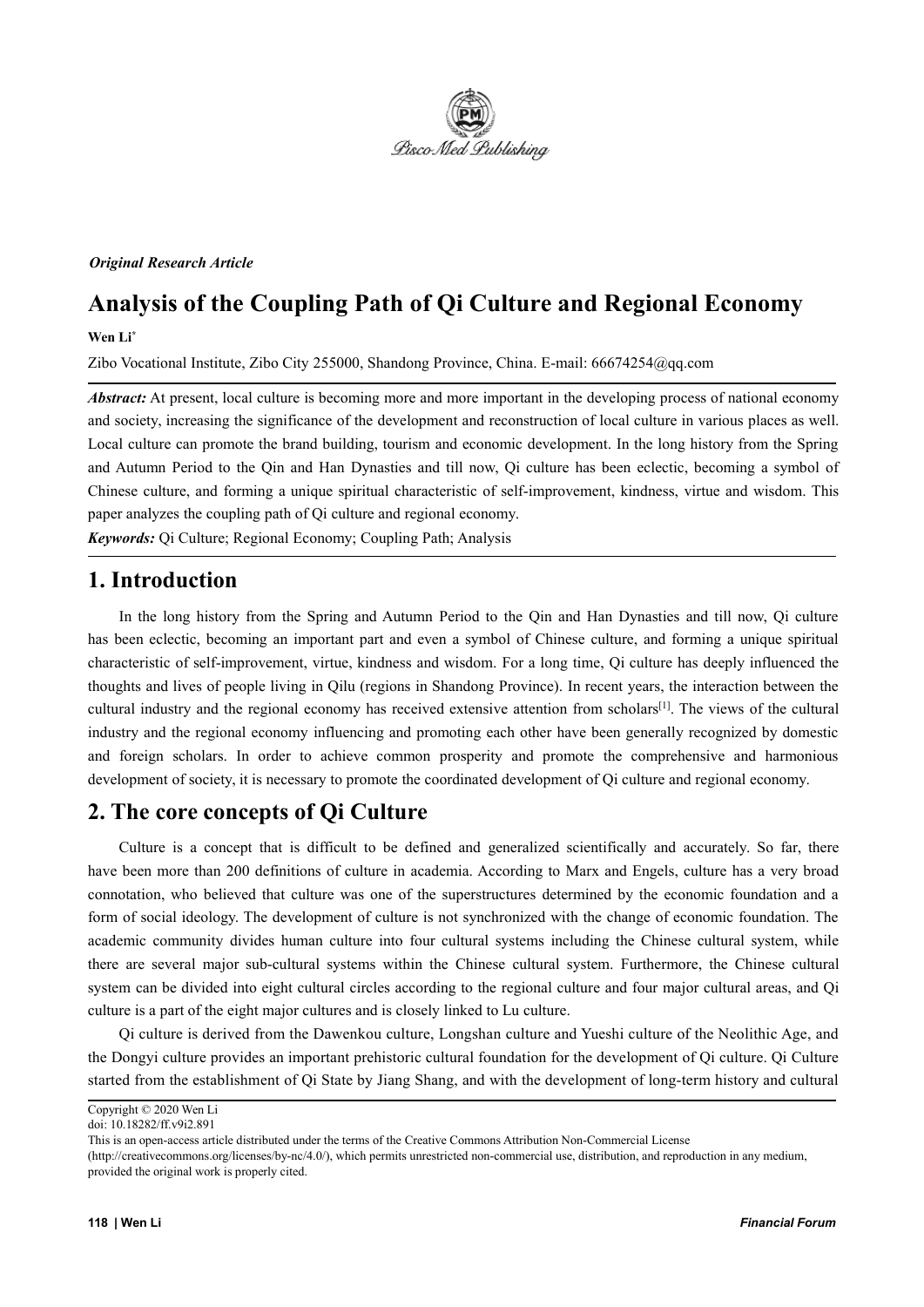accumulation, it has formed its own set of cultural systems. In addition, it has strong cultural flexibility and compatibility, and in terms of political principles, "Jian Qili" pays more attention to hegemony and magic. During the Warring States Period, Duke Huan of Qi founded the Jixia Academy of Higher Education. During the glorious period, there were hundreds of students in the schools, where they communicated and learned from each other. With the development of the times, the Chinese feudal dynasty developed to a peak in the period of Emperor Wu of Han Dynasty, with the unity of culture required by the centralization of feudal rule. Under the impetus of this trend, Dong Zhongshu put forward the idea of "deposing other schools of thoughts and respecting Confucianism alone". The deeper integration of Qi culture and Lu culture has formed a cultural system of "integration of benevolence and wisdom". Beginning in the Western Zhou Dynasty, it was passed down to modern times, forming its own characteristics that are different from other regional cultures. After more than two thousand years of historical development, Qi culture has evolved from the ancient Western Zhou Dynasty and has developed into a national spirit of time and space, various customs, and profound literature and art, *etc.*, all of which are currently being passed on and carried forward [2].

# **3. The coupling path of Qi culture and regional economy**

### **3.1 Transformation of thoughts**

The concept of regional culture has always subtly influenced the subject of regional development who uses it as a carrier and intermediary. At the micro level, it affects the institutional arrangement, employment mechanism, and layout form of the market subject of enterprises; at the macro level, it affects regional economic activity, innovation and comprehensive power. The unification, interaction and coupling of these two levels form an economic model with a strong regional cultural brand. To a certain extent, the lack of cultural innovation and the lagging of conservative concepts are important reasons for economic lag. The backwardness of cultural concepts leads to insufficiency in construction investment, coordination of departments, policy guidance, and system innovation, which seriously hinders the development of regional economy. It should start from changing thoughts. Based on the regional differences of cultural concepts, exploration, description, and analysis ofregional group concepts and cultural psychological structures should be carried out to promote strengths and avoid weaknesses; internal and external exchanges should be promoted through improving local transportation; in addition, carrying out system innovation, strengthening policy guidance, and developing the market can actively promote the change of thoughts; and even the first change of ideology and concepts can play a pioneering role.

#### **3.2 Organic combination**

The concept of regional culture has an important impact on the regional economy, and in turn, the regional economy has an all-round impact on culture through its material basis. As Althusser said, due to the formation of mass consumer society, the system of commodities and objects surrounding people more and more plays the ideological functions, so that the effective process of contemporary ideology is mainly achieved by daily consumer behavior. As the ever-growing knowledge and technology, as well as the problems and the ideas formed by it, continue to the present and affect daily life, then the historical unification of the two is required. Only when the logic of the two is unified, and through the coupling and amplification of the regional system, can a joint force be formed, which can actively promote the evolution and sustainable development of the regional system. Both the regional culture and economy should be paid attention to, so that economic development can be achieved without the cost of cultural decadence, or the loss of spiritual homes. Then a healthy interaction between economy and culture can be realized. In the coupling of Qi culture and regional economy, cultural construction should be gradually achieved with powerful measures, so that cultural construction can be put into practice, such as the development of cultural activities, the improvement of cultural facilities, and the increase in investment in education. Other approaches include forming a cultural atmosphere, thickening the cultural background, optimizing the cultural environment and enriching the cultural content, thus changing the customs and concepts in a subtle manner.The quantitative changes will finally bring about qualitative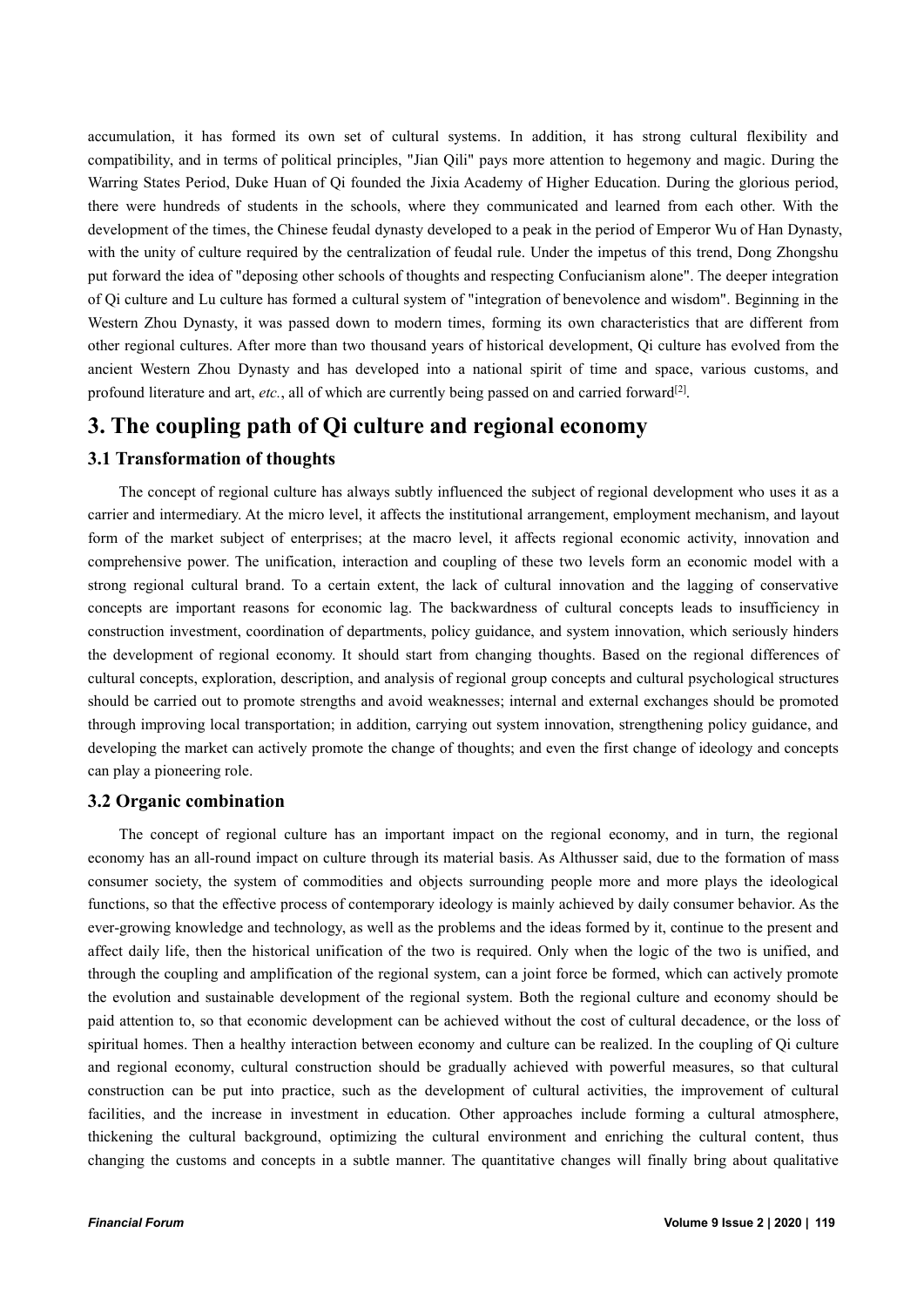changes.

#### **3.3 Multiple interactions**

There is a strong regional cultural flavor in the formation, connotation and characteristics of the development model of regional economy. It can be said that different development models are the reaction of different systems and the result of the active choice of different cultures. In fact, in the modern society, science and technology are the primary productive forces, which greatly affects the development model in the long run. However, in a specific space-time environment, regional culture has a very important impact on economic modernization for specific regions. The regional model of economic modernization has close internal logical connections and consistency with the historical traditions and cultural backgrounds of different regions. Along with changes over time, Oi culture should also continue to develop and innovate, so as to promote the sustainable development of the region through integration effects and transcendental functions. In specific practice, attention should be paid to the combination of major and minor traditions, and the integration of cultures in different regions. At the same time, it is necessary to learn from and absorb foreign cultures, especially the essence of Western industrial civilization, learn the experience of industrialization in developed countries, and promote the development of China's culture. The new integration of China has laid the cultural foundation for China's economic development.

#### **3.4 Principles of system innovation**

From a cultural point of view, the so-called regional economic model is produced under the background of a certain macroeconomic policy in a specific historical period. It is the result of the active choice of regional development subjects and systematic innovation. It is constantly changing and infiltrating in the regional practice, and gradually a development path with regional characteristics is formed. The regional economic model is of regional characteristics, timing opportunities, development transmutation, multiple paths, and coupling and interaction. To a certain extent, regional development is the result of the coupling effect of various factors, so it should be systematically innovative to form a coupling force. Among them, idea innovation is the basis of active production and activity. Institutional innovation and management innovation are the deepening and practice of idea innovation. Meanwhile, idea change not only clears ideological obstacles for economic development, but also brings about potential advantages. Only through specific market construction and structural adjustment, can the advantages be transformed into economic advantages and actual productivity. Therefore, the change of concept is the premise, institutional innovation is the core, policy guidance is the key, and economic structural adjustment is the goal.

### **4. Conclusion**

Culture and economy have always been interdependent and the new economy has strengthened this trend.With the deepening of China's reform and opening up, the role of regional cultural concepts in society and economy has also attracted attention<sup>[3]</sup>. The power of culture lies in its slow permeability, as it always affects the regional development subject in a subtle way, and affects all links of social and economic development through the organization and integration function of the development subject, thus forming the foundation of regional economic development. Through intermediary conduction, penetration magnification, and participation in the regional economic cycle, Qi culture has become an important factor for the sustainable development of the regional economy.

## **References**

<sup>1.</sup> Xiao P. Research on the coupling and coordinated development of culture and tourism industry: Taking Jiangsu Province as an example (in Chinese) [MSc thesis]. Nanjing: Nanjing Normal University; 2015. p. 1-3.

<sup>2.</sup> Jiang B. Analysis of the coupling model of cultural and ecological tourism and regional economy: Taking the cultural and ecological tourism based on *The Book of Songs* and the construction of the Central Plains Economic Region (in Chinese). Journal of Anyang Normal University 2017; (1): 34-40. doi: 10.3969/j.issn.1671-5330.2017.01.011.